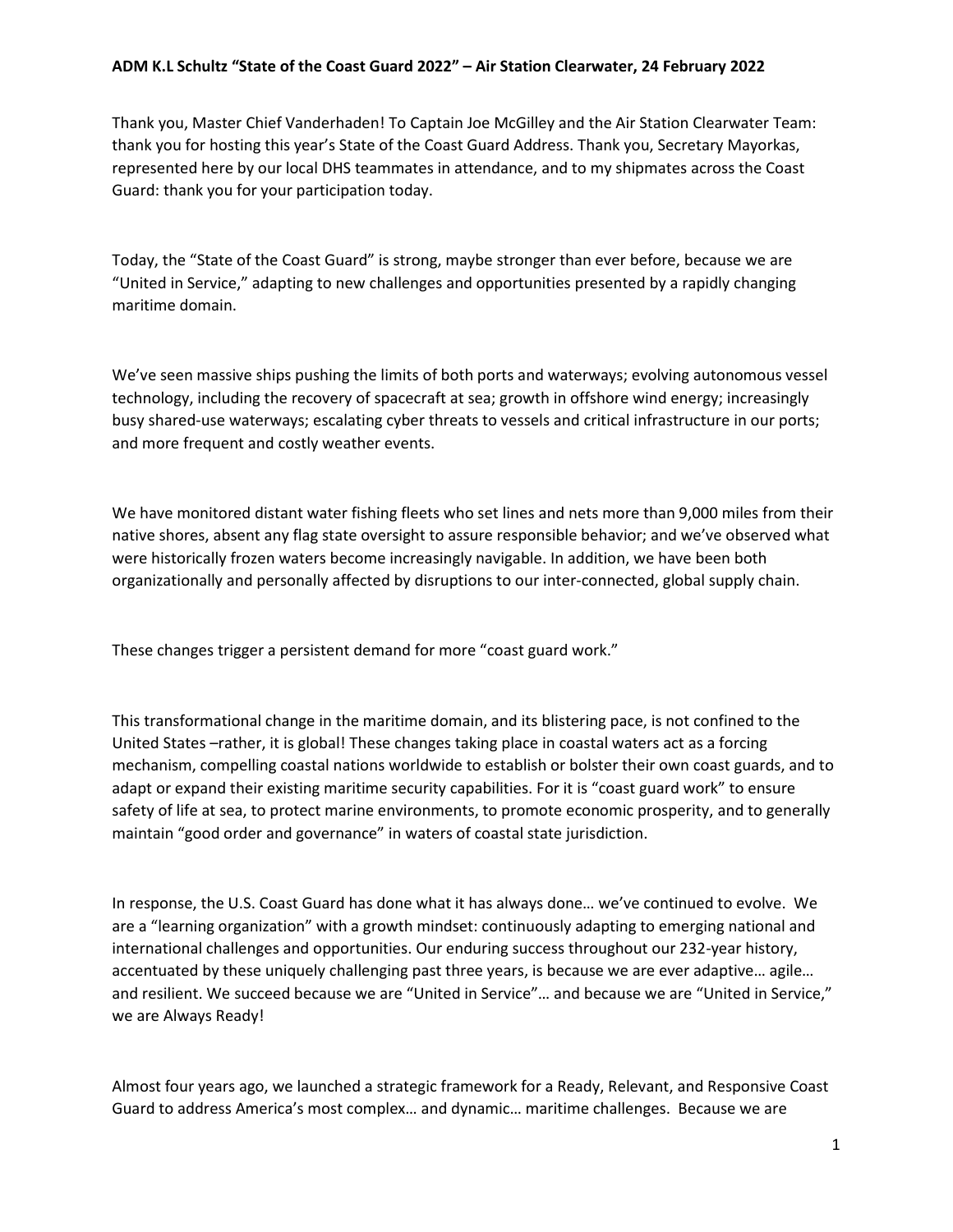"United in Service" within our own communities and across the organization, with our Department of Homeland Security counterparts, with the Department of Defense Joint Force, and across the interagency and with our international partners, we've driven forward our strategic plan and are building the Coast Guard the Nation needs today and well into the future.

While we adjust course to best address enduring and emerging challenges, one constant remains: the need to deliver the assets, resilient infrastructure, and capabilities necessary to accomplish the mission.

Our Coast Guard is amidst the largest shipbuilding effort since the 2nd World War as we build the fleet that will serve the Nation for decades to come. In June, the 10th National Security Cutter, to be named for the first Master Chief Petty Officer of the Coast Guard - Charles Calhoun, will be christened.

Detail design work remains underway in preparation for construction of our first Polar Security Cutter… It's a state-of-the art ship that requires exacting designs, complex steel work, and systems integration. Today, I am excited to announce the name of the first… That name will be: POLAR SENTINEL.

When our fleet of Polar Security Cutters becomes operational, the work of these uniquely capable assets will be essential to protecting our economic, environmental, and national security interests in the Polar or High Latitude Regions.

Our first Offshore Patrol Cutter… ARGUS… is over 60% complete, with OPC hull number two… CHASE… well on its way. This spring, we anticipate awarding the largest acquisition contract in the history of our Service for the next 11 Offshore Patrol Cutter hulls in "Stage Two" of the OPC program. The OPC program of record is 25 cutters, and delivery of this full fleet is critical to recapitalizing the capability and capacity provided by our 28 Median Endurance Cutters… many of which are 50+ years old. This legacy fleet loses nearly 500 patrol days annually due to unplanned maintenance and repairs. If these lost patrol days were dedicated exclusively to counter-narcotics operations… and if these days were just "average" in terms of mission productivity, another 20 metric tons, or 44,000 pounds of illicit drugs could have been interdicted at sea and prevented from reaching our shores. Replacing this legacy fleet at best speed is vital for the Coast Guard to effectively carry our evolving missions forward.

We're making progress on the acquisition of 30 Waterways Commerce Cutters. These new tenders will have greater endurance, speed, and deck load capacity to efficiently maintain 28,000 aids that mark over 12,000 miles of navigable inland waterways. These aids to navigation are a critical component of our Marine Transportation System on which cargoes and commodities comprising 25% of our Nation's gross domestic product moves. And, for the first time in history, our entire inland fleet will be able to accommodate mixed-gender crews, providing all junior enlisted members these unique afloat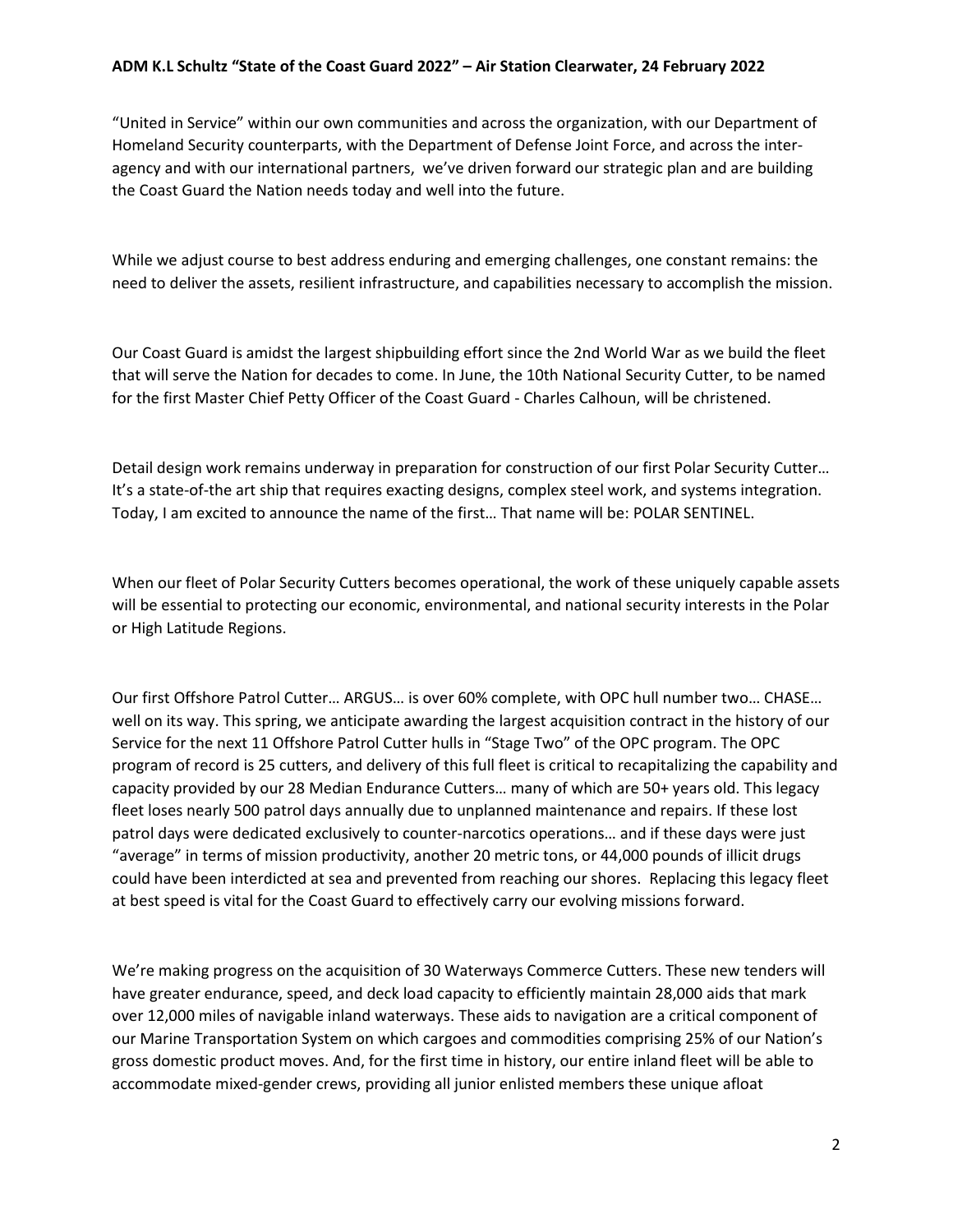experiences. In the interim, we are creating additional afloat billets for our women shipmates, like Third Class Boatswain's Mate Hailey LaRue, who operates aboard Cutter WIRE for Sector New York.

And much change is afoot in our aviation community where we are re-capitalizing and changing the composition of our fleet, delivering new and upgraded fixed-wing platforms, and strategically relocating assets. We now have two long-range HC-130-J Super Hercules in Hawaii where aircrews have greater capability to conduct missions in a region that knows the tyranny of distance. Our medium-range HC-144s sited in Miami, Mobile, Cape Cod, and Corpus Christi, as well as our C-27-Js in Sacramento, are instrumental to meeting mission objectives, too. Both platforms are receiving upgrades to their capabilities, including installation of the Minotaur Mission System that enables our aircrews to better gather, process, and share critical tactical information in real time with units underway and onshore. And, by this time next year, the new C-27-J simulator at Aviation Training Center Mobile will be operational.

As I talk about Coast Guard aviation, I'd like to thank the top-notch professionals at Elizabeth City's Aviation Logistics Center… around seventeen-hundred strong, who form the hub of Coast Guard aviation support… keeping our 200+ aircraft flying. The Aviation Logistics Center continuously adapts and continues to amaze, including their recent blade fold/tail fold MH-60 conversion. From depot-level maintenance, where they entirely de-construct and rebuild aircraft with new components and mission systems, to organically manufacturing critical spare parts, the team at Aviation Logistics Center enables our crews to fly 47,000+ sorties every year.

Take a look at this impressive rescue by two of these aircraft operating out of Cape Cod.

Every operational commander knows that Coast Guard missions begin and end at a facility. During my last State of the Coast Guard Address, I emphasized that to remain "Always Ready" we MUST invest in our shore facilities—a message that was heard, loud and clear. We have seen historic support for our infrastructure, including \$429 million in the recently enacted Infrastructure Investment and Jobs Act to address critical shore needs, funding 18 distinct projects across the Coast Guard. Thanks to Congressional support, we have many sizable construction projects underway right now at 8 small boat stations, like Station Key West, at the Coast Guard Yard, and at 3 new cutter homeports; AND we are building the first new Coast Guard Air Station in decades from the "ground up" in Ventura, California… scheduled to be complete this time next year. We are currently executing about \$1.4 billion dedicated to improving shore facilities across our Service and we anxiously await \$200 million of additional funds in the Fiscal Year 2022 budget, which will allow us to tackle another 11 infrastructure projects.

I would be remiss if I did not thank the hardworking civil engineers and contracting officers who will make these projects a reality. Acknowledging these increased demands on this community… a good problem to have… our Fiscal Year 2022 budget includes 26 new Civil Engineering positions. We must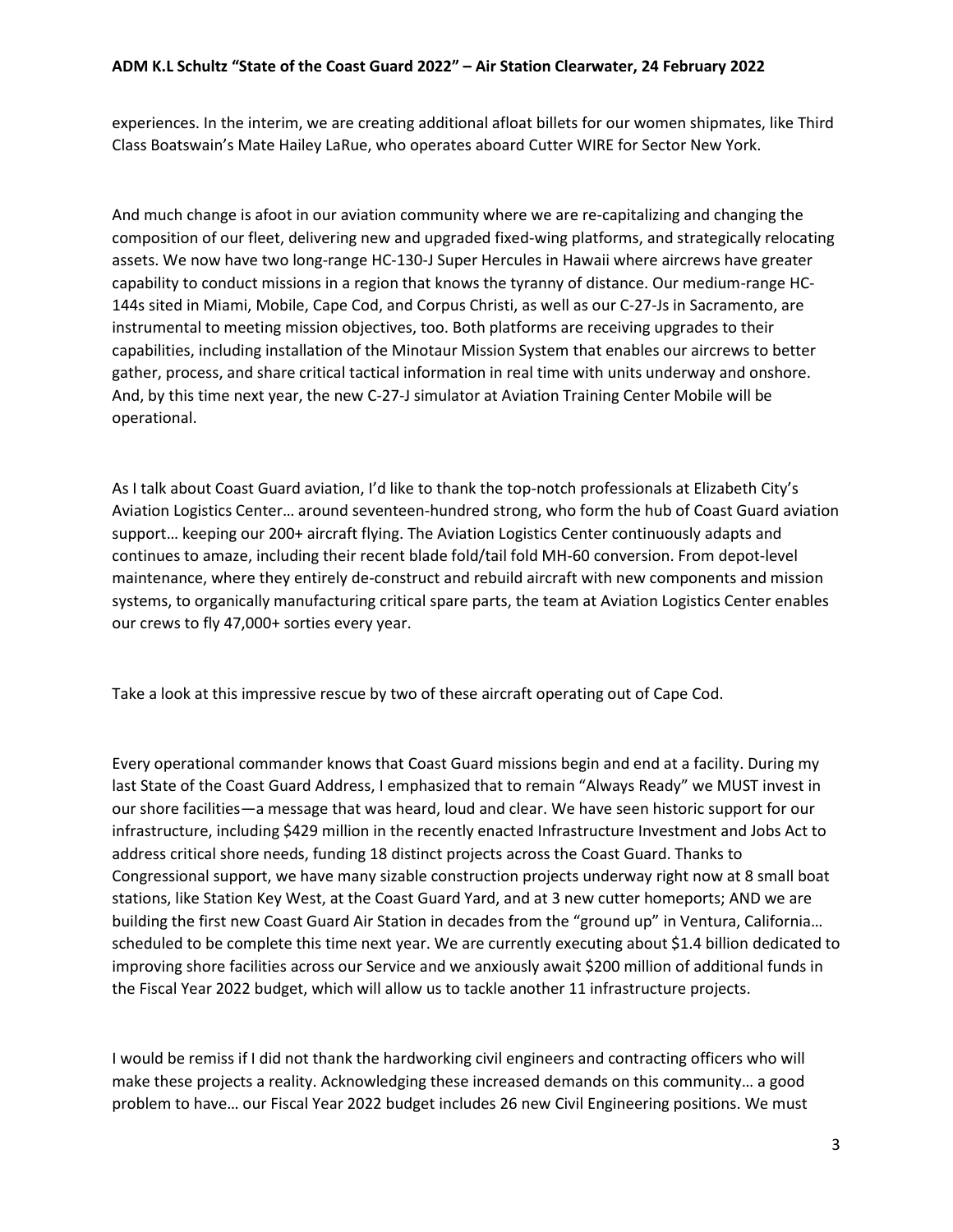continue to invest in this workforce and enable them with the people, tools, and technology to rebuild facilities needed to execute our missions. We MUST ensure every dollar invested in shore infrastructure provides maximum impact.

In addition to investing in facilities that support our missions, we're investing in facilities that support our workforce. Did you know the last time we built a new child development center was 10 years ago in Petaluma… and before that, 25 years ago in San Juan? No longer. Thanks to Congressional support, we've received \$120 million in funding for new construction of childcare development centers in Alameda, Kodiak, Mobile, Astoria, and Elizabeth City, and modest improvements to our childcare center in Cape Cod!

As Congress remains supportive to updating our infrastructure, building to climate informed and resilient standards is at the forefront of our minds.

In late January, I visited Training Center Petaluma to break ground for the Coast Guard's newest sustainable energy project: a solar grid designed to provide 10-days of self-sustaining power for the entire Training Center campus. Initiatives like this enable our Service to remain "Always Ready" as we adapt to more prevalent and severe natural disasters such as wildfires in the West and hurricanes striking our Atlantic and Gulf coast regions.

We're also making tremendous progress in the "Tech Revolution!"

Our new medical health record system … "M.H.S. Genesis" has gone "live" Service wide, making patient record retrieval easier and faster, reducing administrative errors, and allowing electronic information exchange with the Department of Defense, Veteran's Affairs system, as well as commercial care providers. And we have shifted to DoD 365 Cloud Computing ahead of our "DoD counterparts" allowing our members to access their work accounts from personal computers with the use of a simple Common Access Card reader device. This capability especially helps our Reservists, who can now access their Coast Guard email and collaboration tools from anywhere.

By August, we anticipate our Personnel Electronic Records Management System will also go live to enable our members, as well as those retired or separated from the service, to have "on demand" access to their military personnel records.

We've started replacing all 48,000 Coast Guard standard computer workstations with modern mobile hardware. Twenty-thousand laptop units are scheduled for delivery this year… which will enable both faster and more powerful computing and provide additional mobility for our workforce.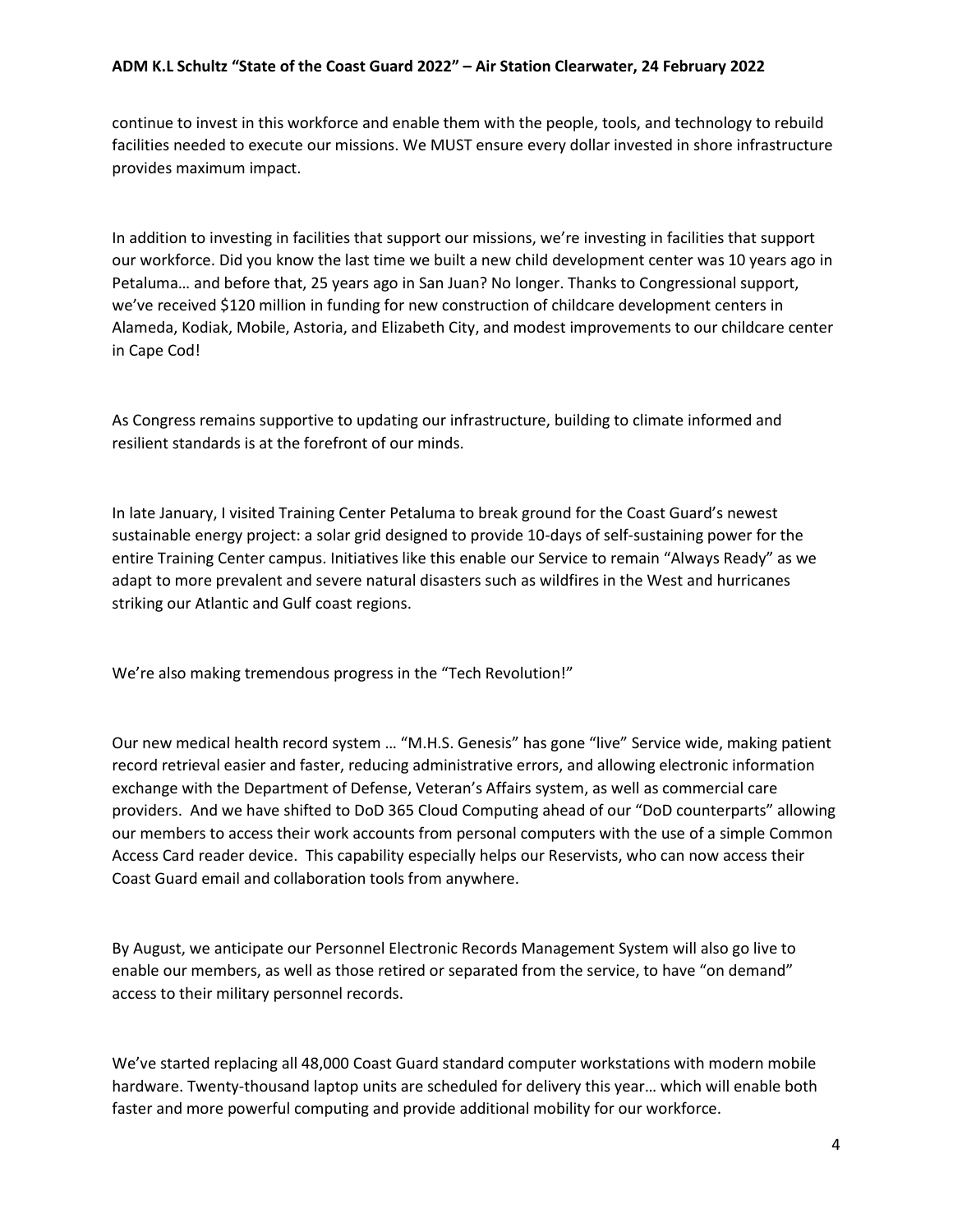Mobility is a key enabler that enhances the innovation of our personnel. Thanks to the ingenuity of FORCECOM and the Coast Guard Headquarters Commercial Vessel Compliance Team, we've modernized training delivery for Apprentice Marine Inspectors and Vessel Examiners. These members will soon utilize "on-demand" e-learning and unit-administered "on-the-job" training. This hybrid delivery method for professional development, known as the "Marine Inspection Performance Support Architecture," is part of the Prevention Readiness Initiative and carries great potential to influence training and readiness within other enterprise programs.

In addition to adapting how we deliver training, we are "United in Service" modernizing how we collect, use, and interpret data.

Modern computing will soon be informed by "Surveyor," a "big data platform" under development. "Surveyor" will integrate data across the Coast Guard enterprise from systems we are all familiar with… Direct Access, ALMIS, MISLE, and others… to not only reduce the burden of manual data entry by Coast Guard personnel, but to also empower our workforce to make data-driven decisions that allocate finite resources judiciously towards the highest risks and threats to our marine environment and our maritime security. Even our most remote operators will be able to access this data as the C5I community continues to improve their support to our globally deployed assets.

Today, our cutter crews have an increased ability to perform their mission while underway with improved access to Coast Guard software applications. In addition, our crews both ashore and at sea can now enjoy secure access to personal email, social media, and even video messaging with family back home. In the coming years, all afloat platforms will benefit from forward-thinking "Next Generation Cutter Connectivity," designed to significantly increase bandwidth, resilience, and even provide Wi-Fi underway. While there is still a long way to go before this improved connectivity is available across the entire fleet, we are moving swiftly in the right direction.

These recent tech initiatives are indicative of a healthy "evolution in attitude" within our Service towards data and I.T. investments… Today, we see I.T. for what it has always been: an "operational platform" that supports a more "ready" Coast Guard, a platform that is essential for us to be "United in Service." Acknowledging the critical importance of such technology, and making the requisite investments, is essential to the success of any modern organization. And we are grateful for the \$275 Million appropriated by Congress since I became Commandant to support our Tech Revolution, which launched the first wave of transformational changes in how we deploy mobile, reliable, and integrated information systems to our extraordinarily capable people.

New platforms, processes, and technologies are indeed "enabling functions." They enable and empower our workforce—the backbone of our Service—to work smarter and more effectively. As I've said since early in my tenure: when we provide our workforce with an environment in which all members can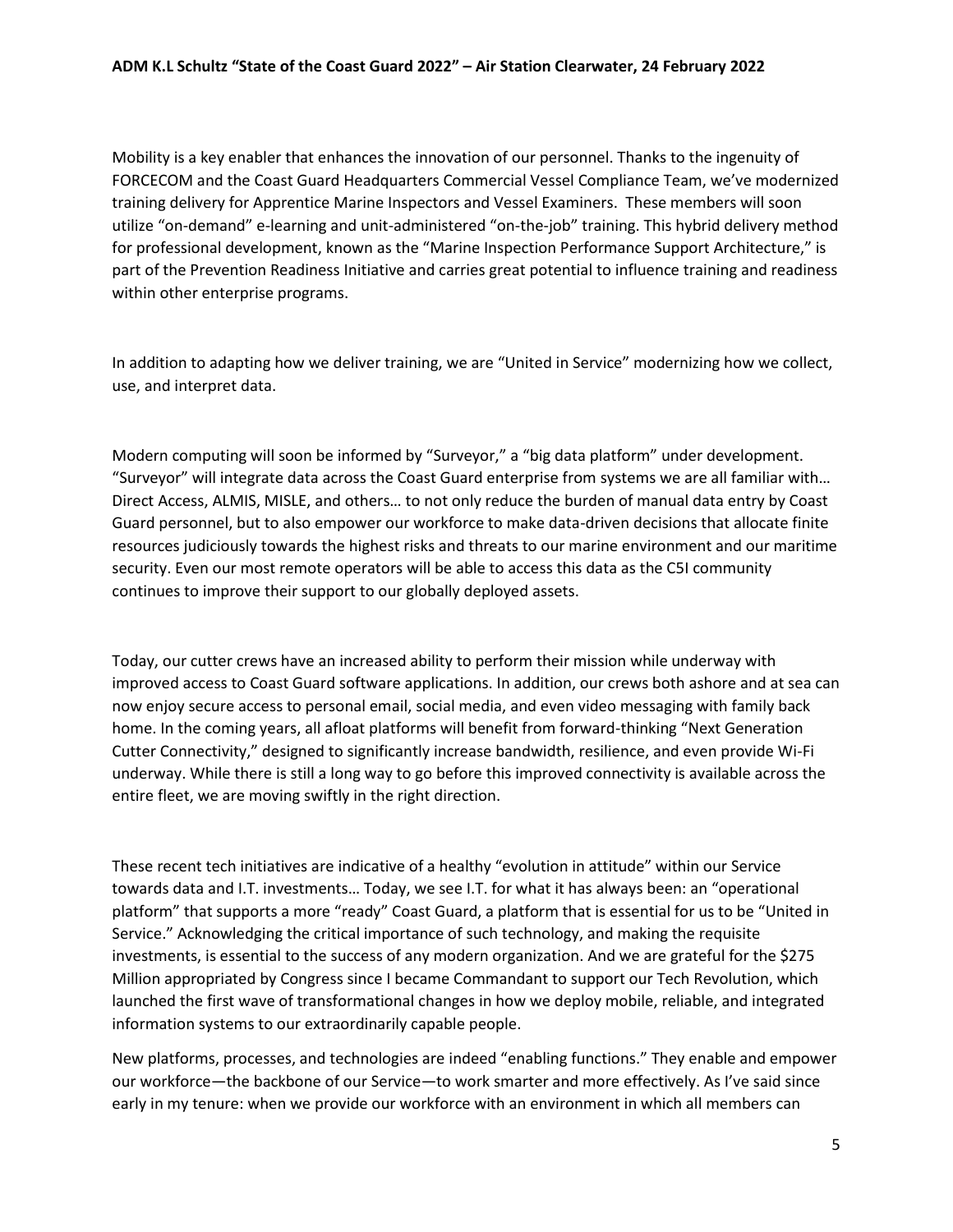thrive, and the tools to get the job done, therein resides mission success and high employee satisfaction!

As we move forward, we must honor and be informed from our past. Yesterday, I commissioned the John Scheuerman, the 46th of 64 new Fast Response Cutters… and the fifth of six FRCs destined to support the U.S. Navy's Fifth Fleet in Bahrain. As FRCs are named after Coast Guard enlisted heroes, each commissioning ceremony adds a new chapter to our storied Coast Guard history.

Our rich history deserves to be celebrated, and that will be the case at the forthcoming National Coast Guard Museum in New London, Connecticut, our top philanthropic priority… our Service's most significant philanthropic initiative to date. I encourage you to learn more about this important project led by the National Coast Guard Museum Association.

And when we talk of FRCs, three will be homeported here in the Tampa Bay area at Sector Saint Petersburg.

Our modern vessels are different in size, complexity, and capability than the legacy platforms they replace; they have more systems, more parts, more tonnage, and greater range. Accordingly, the Mission Support enterprise is "United in Service" to provide integrated, responsive, and innovative support for our operators.

Traditionally, the responsibility of "in-port" maintenance has been placed largely on our cutter crews, but we are making substantial moves to ease the "in-port workload" and "improve work-life balance" for those assigned cutters. Forty new cutter support billets will be added upon enactment of our current-year budget, including port engineers, machinery and weapons technicians, and quality assurance personnel.

Meanwhile, our logistics workforce is innovating enhanced, steady-state support to our cutters… both inport and underway… through the stand-up of an "Expeditionary Logistics Group" to help provide down-range logistics capabilities to optimally support our deployed assets. This capability, still in its infancy, is modeled after processes used in our land-based contingency efforts… like hurricane response.

When Ida struck the Gulf Region as a Category IV hurricane last year, the scale of destruction to Louisiana ports was matched by the disruptive impact to our workforce, including the displacement of over 1,600 Coast Guard personnel and their families. Reconstituting the region's ports and waterways, and assisting our families affected by the storm, required responsive, integrated, and innovative mission support… and the Mission Support enterprise delivered. "United in Service," the Director of Operational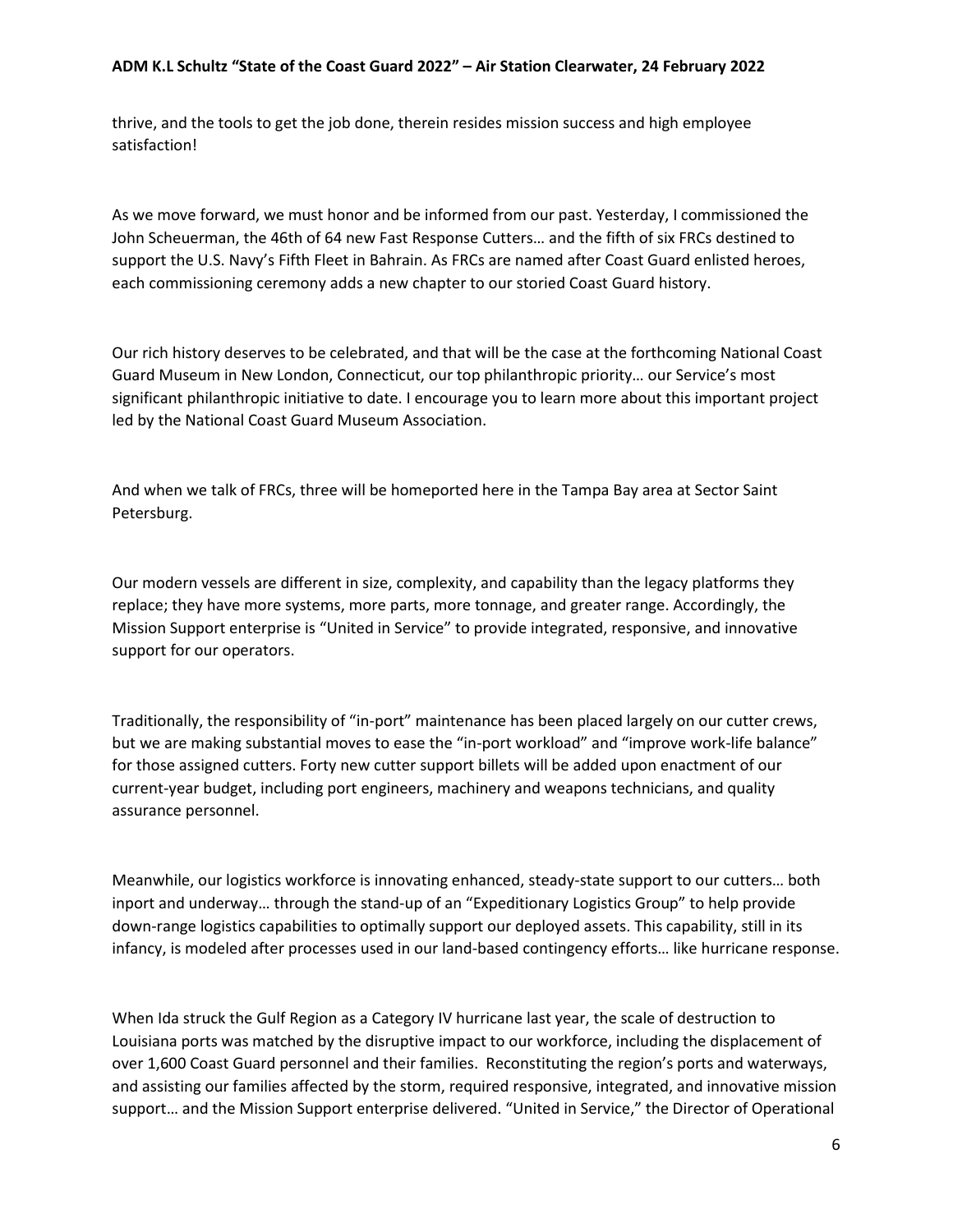Logistics, in conjunction with Bases New Orleans and Galveston, coordinated with the Eighth District and Atlantic Area Commanders to create the "Family Assessment Support Tool" to track and respond to Coast Guard personnel needs. This tool enabled the expedited securing of temporary lodging for over 700 Coasties and their families, as well as coordinated delivery of medical care for 32 members displaced from their regional providers.

Our spouses, parents, siblings, and children often share the responsibilities and burden of military service… I thank each-and-every family member for your support! And I'd be remiss if I didn't thank both Coast Guard Mutual Assistance and the Coast Guard Foundation for their critical support of "Team Coast Guard!" Most impressively, these organizations continue to find new ways to best support our personnel and the broader Coast Guard family, which in turn, enables our workforce to deliver mission excellence anytime, anywhere!

We are an agile, adaptive force whose greatest value to our Nation resides in our ability to rapidly shift our missions and efforts to meet national priorities during both steady state and crises. And it seems that we are more frequently responding to crises. While the agility, strength, and resilience of our 42,000-strong Active Duty force continues to impress, we could not have performed all that was asked of us if not for our Reserve Component and volunteer Auxiliary.

Last Fall, Coast Guard personnel supported 13 contingency operations occurring simultaneously, on top of steady state business. In every major operation, Reservists and Auxiliarists were "United in Service," side-by-side with our full-time personnel. They were among one hundred medical personnel deployed to the Southwest Border, supporting Customs and Border Protection operations, they supported FEMA, and they were among the medical contingent who delivered CDC-recommended vaccines to Afghan Nationals in support of DHS's Operation "Allies Welcome."

Auxiliarist Mark Perni helped ensure that our own workforce expeditiously received COVID vaccines. I am grateful to our dedicated medical personnel consisting collectively of just 800 medical officers, physicians, pharmacists, administrators, health service technicians, and Auxiliary volunteers. "United in Service," these professionals strengthened our readiness posture. Thank you!

A robust readiness posture enables us to lead in crisis. Sector Los Angeles/Long Beach Commander - Captain Rebecca Ore, led in crisis as the Nation watched, establishing a Unified Command and leading 1,800 first responders, public safety professionals, assessment teams, and response workers to clean Southern California's waters, beaches, and wildlife.

The Coast Guard Navigation Center (NAVCEN), employed a data-driven approach to provide timely visuals for the Unified Command to use in their risk-based decision-making to optimize the placement of finite resources in those areas most affected by the oil.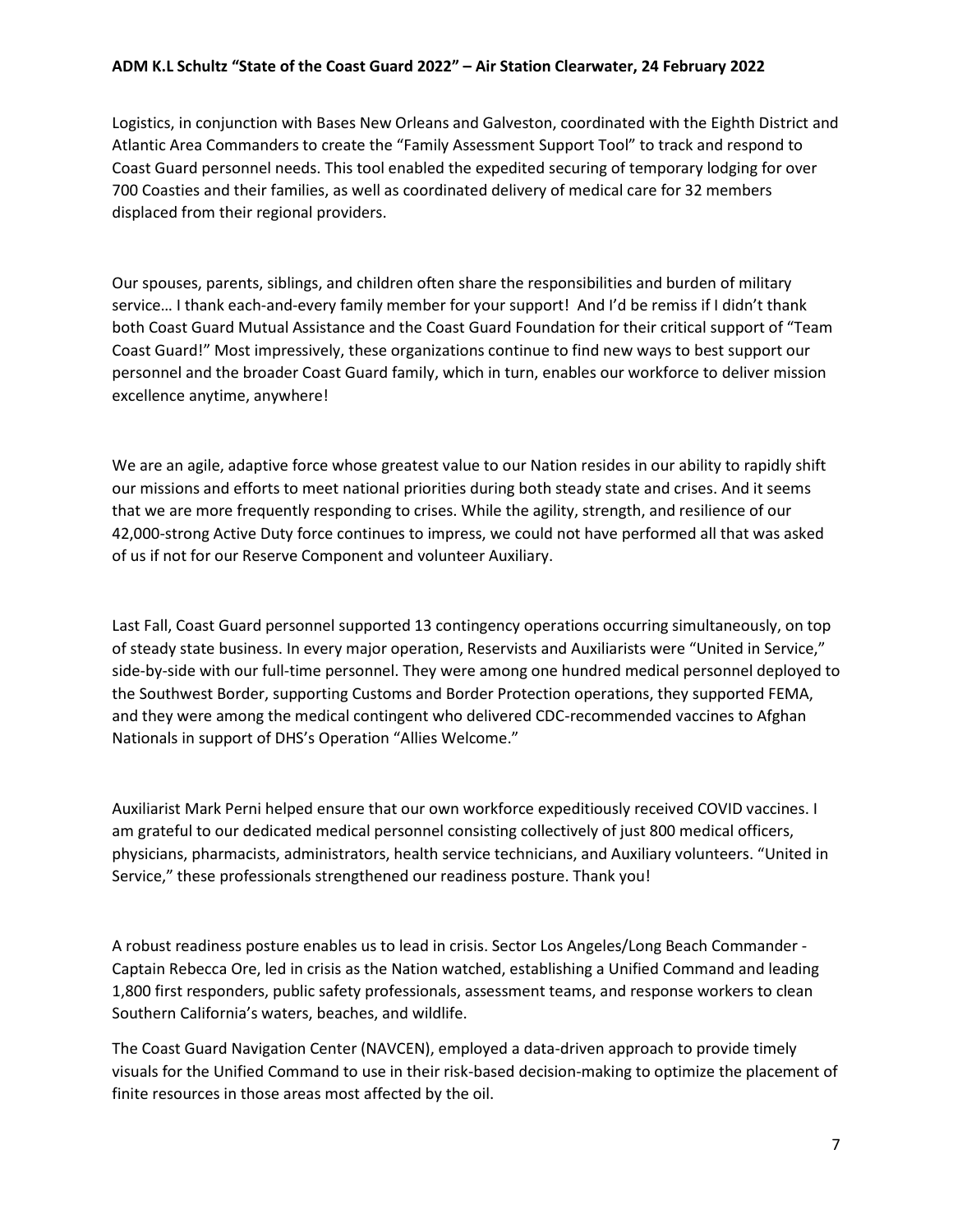NAVCEN's input, Captain Ore's leadership, and the strong partnership between federal, state, and local agencies, "United in Service" with scientists, wildlife care experts, and technical specialists, was critical to the success of the 13-week clean-up operation.

And our robust readiness posture enabled the U.S. Coast Guard to be the first responder on-scene in August 2021 after a devastating 7.2 magnitude earthquake struck the Tiburon Peninsula or Southern Claw of Haiti. At the request of the Haitian government and coordinated by the Senior U.S. Defense Official in Haiti, Reserve Coast Guard Captain Gregory Duncan, we surged aircraft and crews to help Haitian citizens.

Here on the hangar deck of our largest Air Station, let me ask the members of the Clearwater team who supported these Haiti earthquake operations to stand… Well done team!

The United States Coast Guard was on-scene within just 24 hours of this tragic earthquake. Our adaptability, agility, and responsiveness allow us to get into places before anyone else. And the MH-60 Jayhawk, with its endurance and power, proved invaluable during the Haiti response efforts. This past year, we transformed Air Station Borinquen into a Jayhawk unit to provide the 7th Coast Guard district with more rotary wing capability…And we look forward to the innovative ways aircrews will employ these helicopters further down-range.

As threats to our national security—and our Nation's prosperity—evolve, so too must we evolve.

Our Nation's economic prosperity relies on free and open maritime trade. This begins with the safety, security, and efficiency of America's 360 ports. This past year, Americans came to recognize the interconnectedness of the global economy when many were personally affected by the temporary closures of the Suez Canal and the Colonial Pipeline, as well as ship congestion off Los Angeles and other ports.

Much of the responsibility to assure a safe and efficient port relies on our "Shore Forces Enterprise" -15,000 personnel assigned to 37 Sectors located across the Nation. Theirs' is a dynamic job as they adapt operations to meet a "triple challenge:" sustaining a safe marine and maritime environment for all users; responding to industry's efforts to increase ports and waterways throughput, and keeping pace with continuously advancing technologies. Now, and well into the future, effective waterways management and port stakeholder collaboration will enable the safe utilization of our Nation's shared waterways. We intend to grow our waterways workforce in the coming years to meet new demands.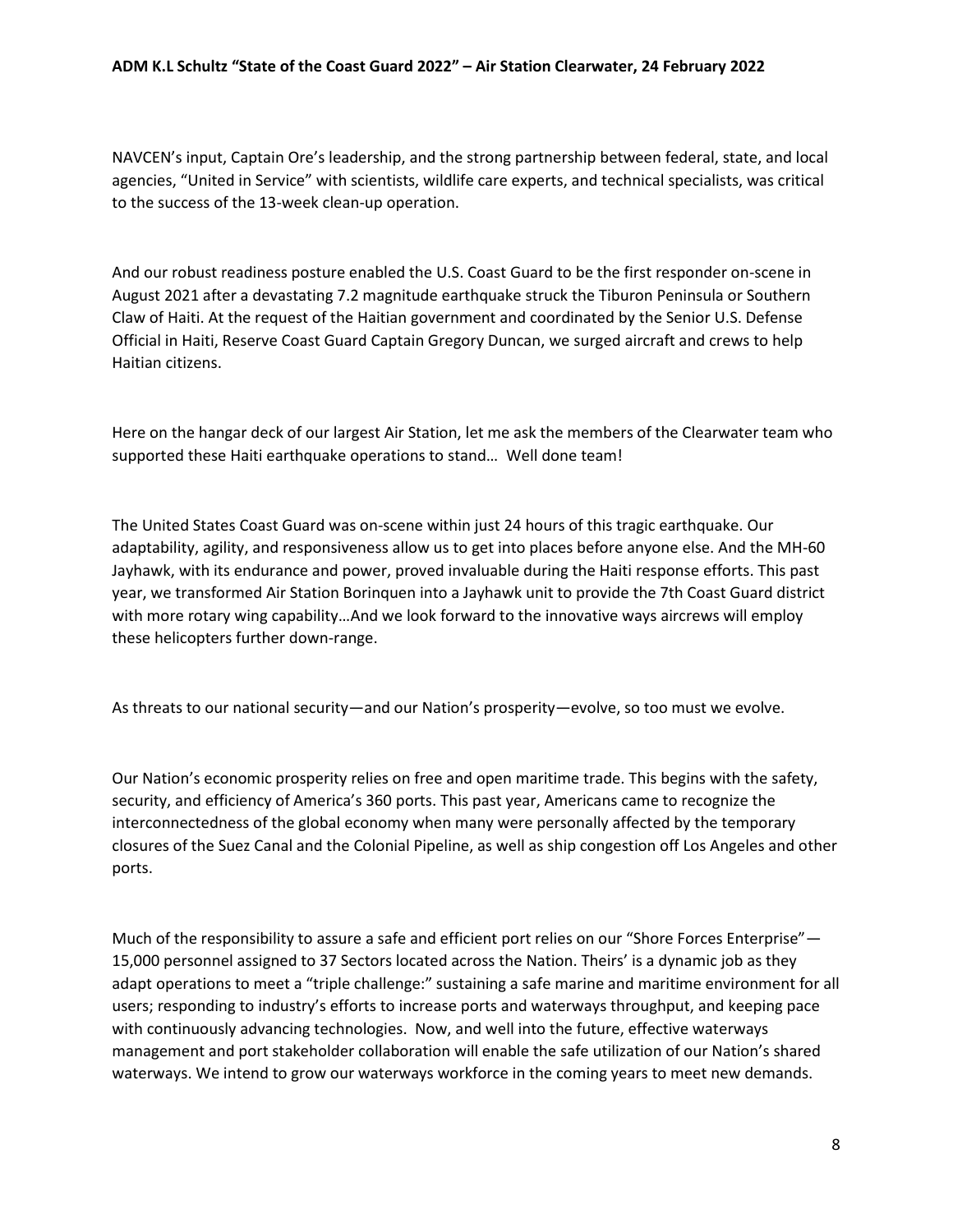The risk of cyber-attacks to maritime critical infrastructure and maritime organizations threatens the resilience of our Nation's Marine Transportation System. This past August, we released an updated "Cyber Strategic Outlook" that lays out how the Coast Guard is adapting to protect the MTS, as well as defend our own network, and operate in cyberspace. These efforts range from prevention and response strategies; leveraging relationships with interagency partners; and building a robust cyber workforce…a workforce that I'm excited to announce, includes a new Cyber Mission Specialist rating with its own Chief Warrant Officer specialty!

Clearly the maritime domain is changing. Global fish stocks are dwindling, the threat of piracy endures, and storms have become more frequent and destructive. As nations confront these challenges, they increasingly look to coast guards… and they see our Service, the United States Coast Guard, as a global standard bearer. The White House, too, has recognized the value of sharing our "centuries of experience" with like-minded navies and coast guards. The Administration's recently released Indo-Pacific strategy calls to "expand U.S. Coast Guard presence and cooperation against [other] transnational threats." Advancing "coast guard work" with key partners across the globe is a charge we accept with vigor!

In the Indo-Pacific, we are active now. Our sea-going buoy tenders and Fast Response Cutters conduct expeditionary patrols across Oceania, exercising bilateral agreements; and our Deployable Specialized Forces strengthen partners' maritime domain awareness and law enforcement capabilities. National Security Cutters operate with the maritime forces of Japan, Australia, and numerous Southeast Asian nations. And this summer, National Security Cutter MIDGETT will work with partners, perhaps as far away as the Indian Ocean.

Last spring on the Black Sea, National Security Cutter HAMILTON conducted exercises with regional naval forces, including the Ukrainians, Turks, and Georgians, to strengthen relationships with partners and allies.

For three successive years, cutters deployed to West Africa to participate in the African Maritime Law Enforcement Partnership, commonly referred to as AMLEP, a program we've also supported with Coast Guard Deployable Specialized Forces and Mobile Training Teams since 2010.

These operations showcase how we are "United in Service" with the Joint Force, supporting every geographic combatant command and every numbered U.S. Naval fleet, playing a critical role to secure our national interests and confront threats and challenges before they reach America's shore. Two weeks ago, I had the privilege to engage 36 defense leaders from the African continent at U.S. AFRICOM's Chiefs of Defense conference, describing how the United States Coast Guard might help them develop their skills and capabilities. This work advances the Tri-Service Maritime Strategy with our U.S. Navy and Marine Corps teammates.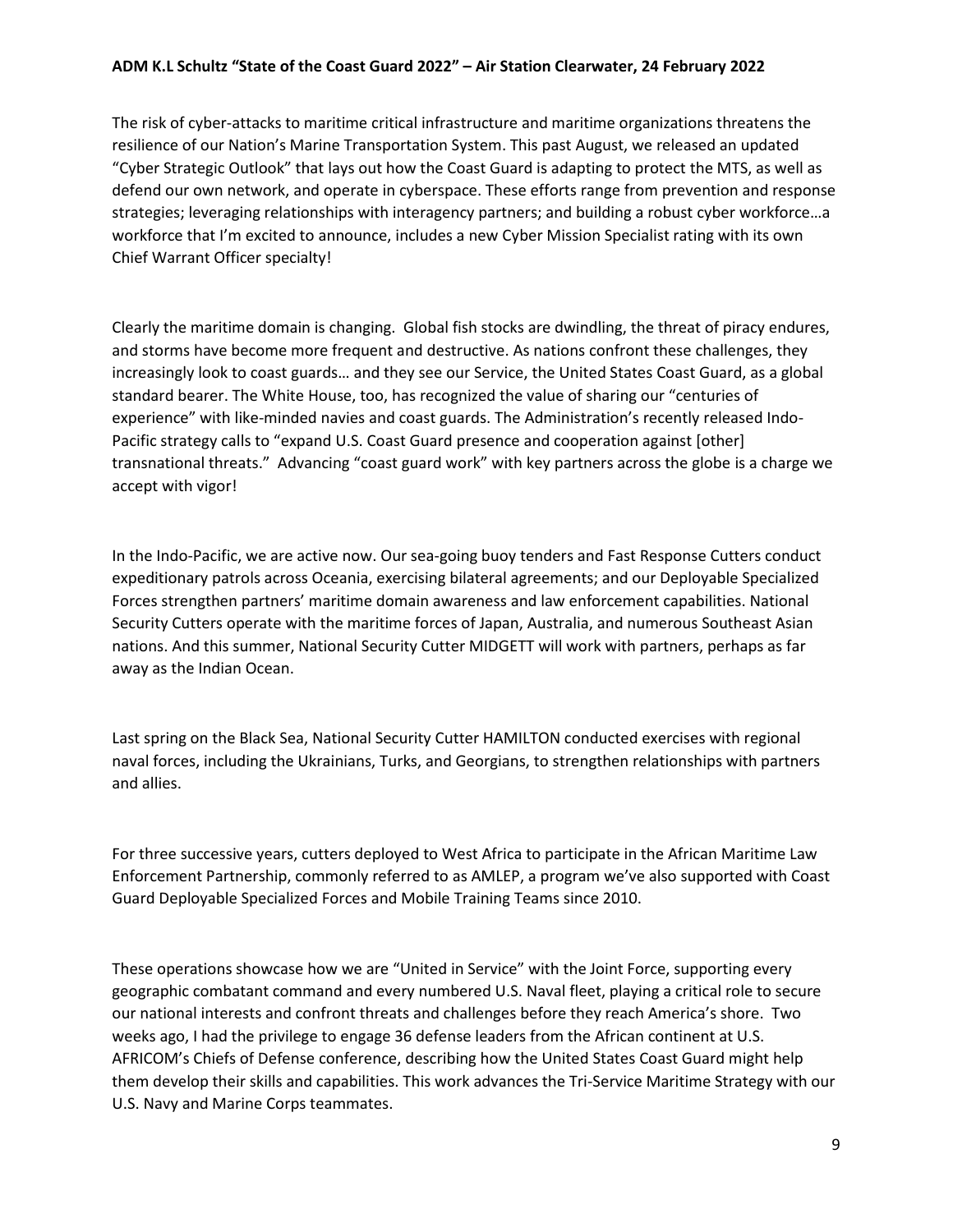Pivoting to the CENTCOM theater, here's a specific example of how the Coast Guard supports the joint fight. In both May and December 2021 in the Arabian Gulf, the Coast Guard's Advanced Interdiction Team, an element of our Maritime Security and Response Team East, interdicted thousands of assault weapons and "hundreds of thousands" rounds of ammunition, pictured here. These efforts by our highly trained and dedicated teams prevented illicit weapons from reaching those who threaten our U.S. forces and our coalition partners. Such efforts help ensure legitimate commercial shipping can transit freely.

This past year, National Security Cutters KIMBALL and BERTHOLF deployed to the Bering Sea, the gateway to the Arctic, a region from which 50% of our nation's fish and shellfish are harvested. While there, they monitored a Chinese naval Surface Action Group which was operating 50 miles off the Aleutian Island coast.

Without question, warming air and rising sea temperatures are increasing the number of actors and their activities in the Arctic. Elevated activity increases risk to maritime safety, national security, and the marine environment. To that end, for over 150 years, the U.S. Coast Guard has maintained a consistent presence in the geo-strategically important Arctic. With the planned delivery of polar security cutters in the years ahead, that presence will continue.

Last year our medium icebreaker HEALY completed a historic circumnavigation of North America via the Northwest Passage. Today, our sole heavy icebreaker, POLAR STAR, is wrapping up work in Antarctic waters. After enabling replenishment of McMurdo Station, STAR continued south to set a new world record...transiting to the southernmost navigable waters on the planet. Our ice breakers sail with a diverse contingent of crewmembers, scientists, key partner nation naval officers, and even some Auxiliarists. As I continue to unequivocally note - in the high latitudes, 'presence absolutely equals influence!"

Here, in the Western Hemisphere, we remain "United in Service" with inter-agency and international partners to thwart bulk shipments of narcotics smuggled at sea. Last week, I joined the crew of National Security Cutter JAMES for their second large drug off-load in six months. Collectively, JAMES off-loaded 130,000 pounds of illicit drugs interdicted across 40 separate seizures by various cutter crews and Law Enforcement Detachments deployed aboard U.S., Canadian, and Dutch naval vessels. Interdicting bulk quantities of narcotics at sea keeps drugs off American streets and deprives Transnational Criminal Organizations of illicit revenue streams. Well done to all those who feed the interdiction cycle of success!

Our hemispheric neighbors to the South have a lot at stake in this fight, as Transnational Criminal Organizations gravely threaten their way of life, their economies, and their individual and collective security. Persistent inter-agency training and collaboration across the vast Joint Interagency Task Force South operating area has been tremendously successful. In 2021, Panama, Colombia, and Costa Rica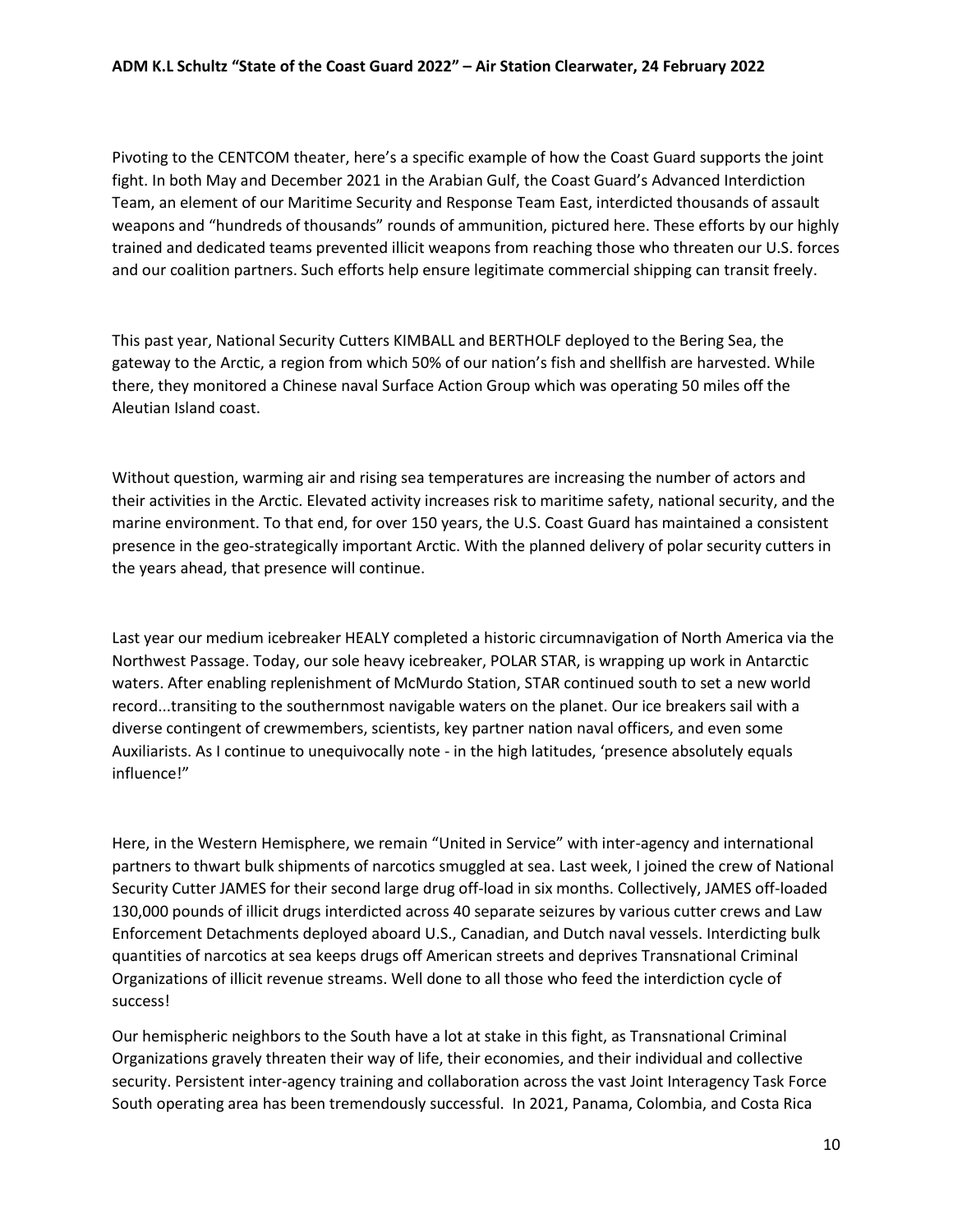collectively removed 225 Metric Tons… that's nearly 500,000 pounds of illicit narcotics from the maritime transit zone. They are highly effective counter narcotics partners.

Perhaps, a joint-interagency framework to counter Illegal, Unreported, and Unregulated fishing could yield similar successes… the United States Coast Guard looks forward to contributing a leadership role towards such ends!

Illegal, Unreported and Unregulated Fishing, commonly referred to as IUUF, is certainly a global challenge. This past year we launched an implementation plan to support our IUUF Strategic Outlook released in September 2020. Our efforts to help counter IUU Fishing behaviors have created new avenues to collaborate and share best practices of "coast guard work."

All these initiatives… modernizing our assets, capabilities, support functions, and operations… and countless others… were informed, created, supported, and implemented by you, our incredibly talented, agile, and dedicated Coast Guard workforce.

The key to our success has always been our people… our diverse workforce of Active Duty, Civilian, Reserve, and Auxiliary volunteers. In 2019, I asked you to join me in building a "tidal wave" of energy to ensure all members of Team Coast Guard were respected, empowered, and included… and you have! Informed by our partnership with the Rand Corporation to deliver the "Women's Retention" and "Under-Represented Minority" studies, and inside our lifelines work through our LDAC's and Affinity Councils, we have been "United in Service" to create a more fully inclusive Coast Guard... A Service where every member of our team can experience a strong sense of belonging!

While there is still much work to do, I ask you to celebrate our work in progress, and recommit to marching the ball even further down the proverbial inclusion playing field.

As we work hard to achieve a Coast Guard representative of the population we serve, we've placed new officer recruiter positions in D.C.; Hampton Roads; Atlanta; Miami; and Houston. This past November, we formally established our fourth… and largest to date... Coast Guard Junior Reserve Officer Training Corps, or J-ROTC, program right here in this county at Pinellas Park! 170 local students are already participating in this program! Having our young Americans engage with our front-line Service members in an area like this replete with many operational units, is the best way to generate interest in the Coast Guard. Have you seen Station Destin's BM3 Justin Lebeouf teach the "Smarter Everyday" host how to whistle? The youtube video, posted a month ago, has received over 4.4 million views! I imagine Petty Officer Lebeouf may have helped recruit many a future Coastie. Well done, BM3!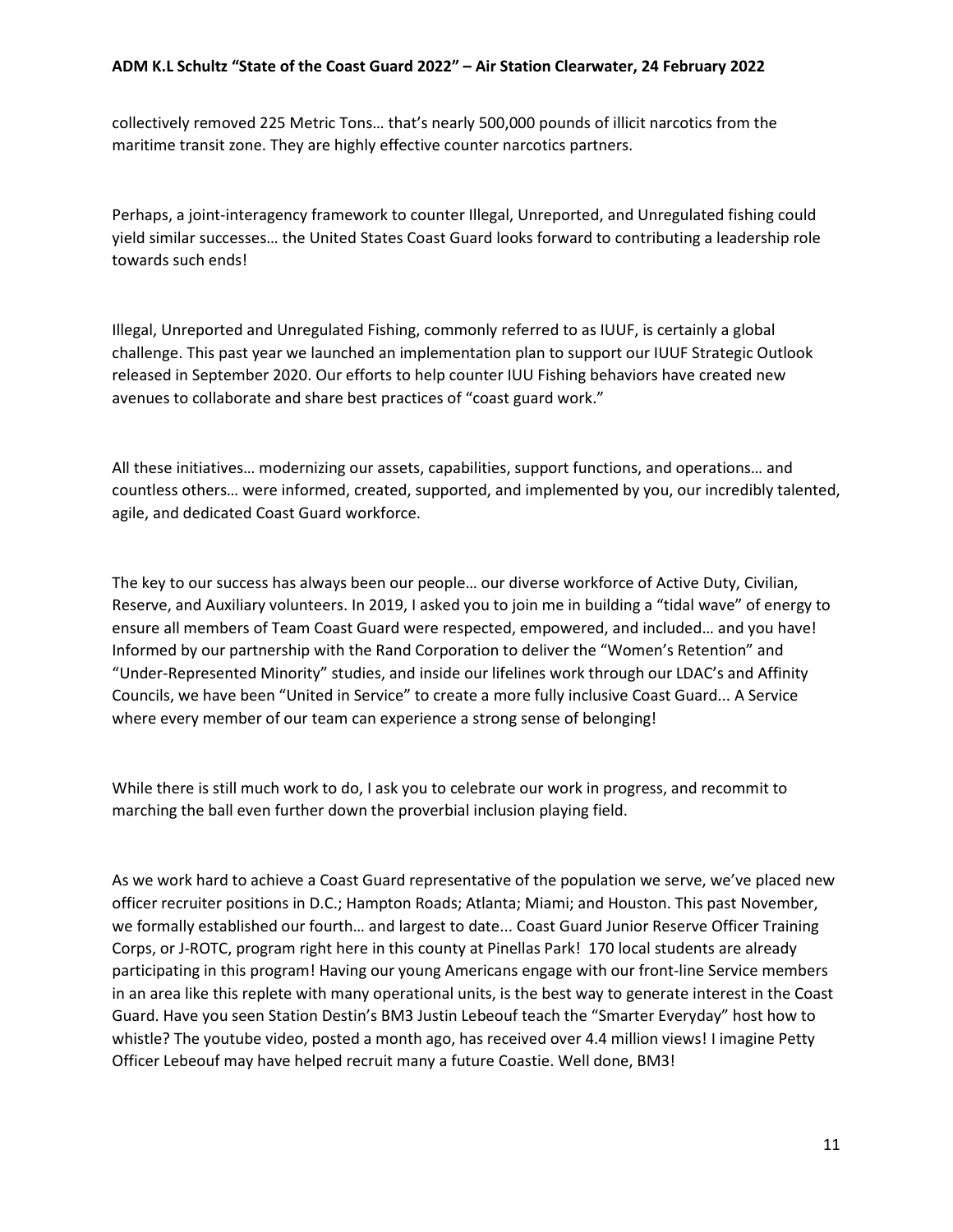We are "United in Service," eliminating barriers to success. Since 2019, Congress has provided an additional \$6 million for our childcare subsidy program, expanding the pool of eligible members, and providing targeted financial relief to those living in high-cost childcare areas. The program nearly tripled the number of enrolled children in just two years. And we've received funds to make major improvements to Coast Guard housing in Alaska; New York; and California. And we've advocated for and anticipate funding in our FY22 appropriation to start replacing our sub-standard recruit barracks at Training Center Cape May, the home of our enlisted workforce.

We're developing geographic centers of gravity, creating more Coast Guard hubs like Portsmouth and Alameda… These new or improved operating hubs will be in Charleston, Seattle, Pensacola, Los Angeles, and Newport, Rhode Island… These operating hubs will allow us to better support our operational assets, and to further support the geographic stability of our workforce.

We also continue to derive tangible benefits from our initiative to provide reservist back-fills to allow active duty members to optimize their parental leave, like Chief Schwartz [from the video]. Threehundred sixty-five active duty Coast Guard members have taken advantage of this opportunity, improving their work-life balance, and affording some exceptional active duty opportunities to our highly capable Reservists!

We've made significant improvements in telehealth capabilities, and have increased mental health care access, strengthening the resilience of our workforce. These efforts include the hiring of 10 mental health doctors, 5 regional nurse case managers, and 14 regional behavioral health providers…with more to follow. We've quadrupled our Auxiliary chaplain corps, who augment our 46 Active Duty chaplains, providing more touch points with our geographically distributed workforce.

We continue to benefit from our robust co-location policy for members married to members, and we've implemented screening requirements for advancement to Master Chief Petty Officer to ensure our best leaders emerge from our senior enlisted ranks. We've also taken great steps to improve career management for our workforce, creating enlisted career guides and additional career counselors to guide career progression and improve transparency in the advancement process. Soon we will publish "Ready Workforce 2030" building on these changes and describing the strategic vision for how the Service will approach talent management and modernized ready-learning in the next decade.

In addition to achieving your professional goals, we want you to achieve your educational goals. Last year we raised the Tuition Assistance cap to \$3,750. Nearly five-thousand members participate in the Tuition Assistance program and over twelve hundred took advantage of the increase. Today, effective immediately, the Coast Guard is increasing Tuition Assistance by another 20% to \$4,500, the maximum level authorized across the military services!